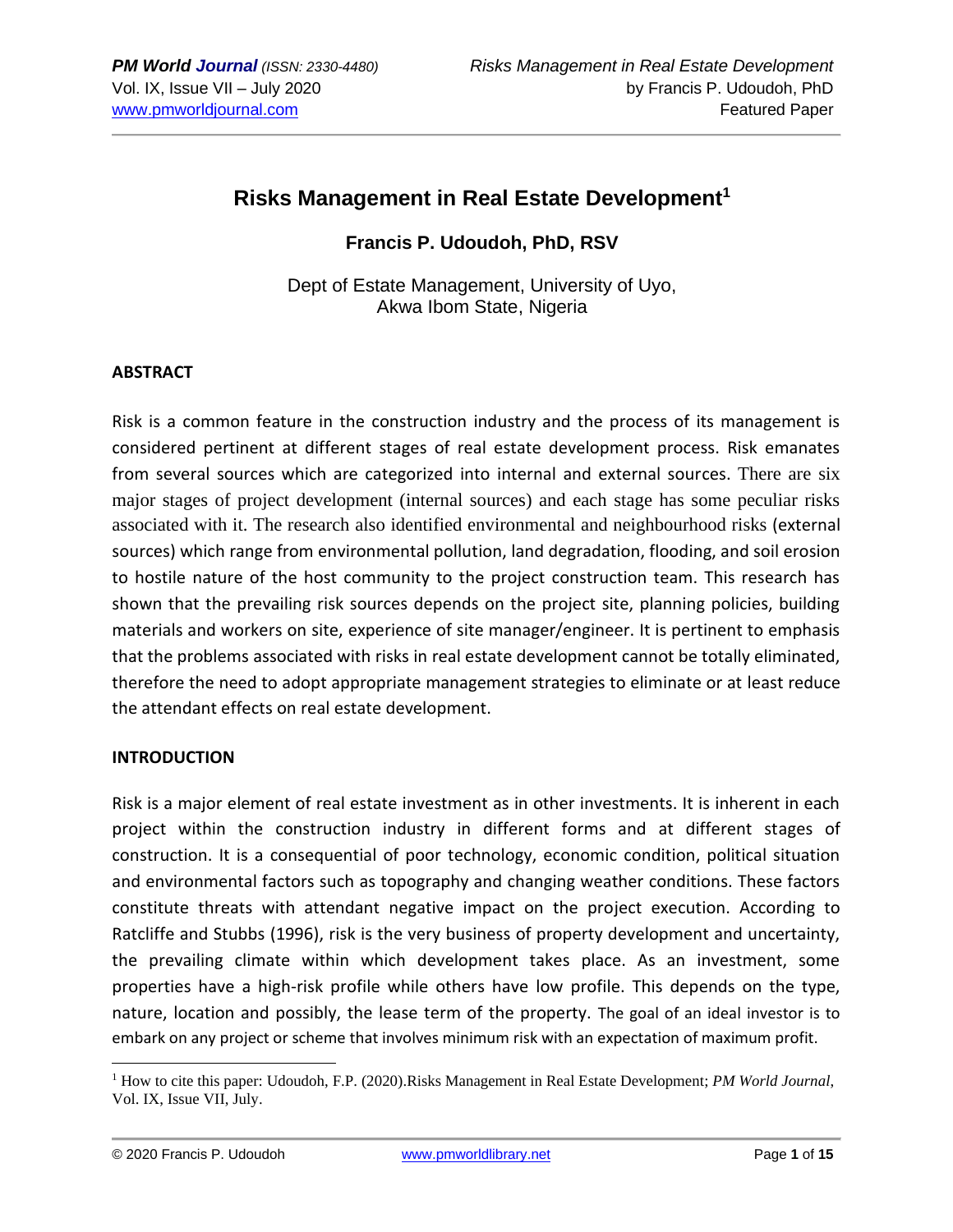Risk may be examined on the basis of the fundamental components or sources of risk and making predictions on how future returns will be affected by each fundamental risk (Geddes, 2002). In any real estate investment setting, there are bound to be areas of concern but its extent would be a function of the responses of the investor. Elsinga and Hoestra (2005) identified environmental risks which are disasters that affect human lives and properties, as well as the values of such properties within a given environment, as a result of actions of man and some natural phenomenon. They listed such disasters as pollution, land degradation, flooding, soil erosion and atmospheric contamination. The pollution may come from air, water or noise pollution.

An investment is considered risky when the investor is not sure of the expected returns which he will realize from the investment. Investment options that are highly risky in nature needs to have high return potentials which can attract risk prone investors to venture into such areas of investment. Risk prone investors offer to take higher risk as against risk averse investors who hesitate to take certain risk. Over time, the variance of actual return from expected return can be measured and used to help determine probability level. The degree of variability of the actual return from the estimated return of investment as well as the possibility of loss of capital reflects the risk elements of investment (Ubom, 2010). This clearly indicated that where the degree of variability is higher, the risk involved in the investment is certainly higher and vice versa. Thus, the influence of risk on real estate investment have forced many property investors to adopt wrong development strategies which result in poor construction leading to collapse of several buildings and structures in different urban centres of Nigeria.

Since risk is a common feature of all forms of investment, the process of its management is considered the main stay of major development process. Risk management as it relate to real estate development is a collaborative effort to drive the project to the targeted goal through the process of identifying and evaluating the project at different stages with the aim of mitigating any risks that may cause harm to workers, damages to property, the project site and the surrounding environment.

## **SOURCES OF RISK IN REAL ESTATE INVESTMENT**

Risk emanates from several sources which are categorized into internal and external sources. The internal source are those the project manager can control which often emanate from construction industry, project sites and other human factors; while external source are outside the project manager control such as economic conditions, political conditions, legal, natural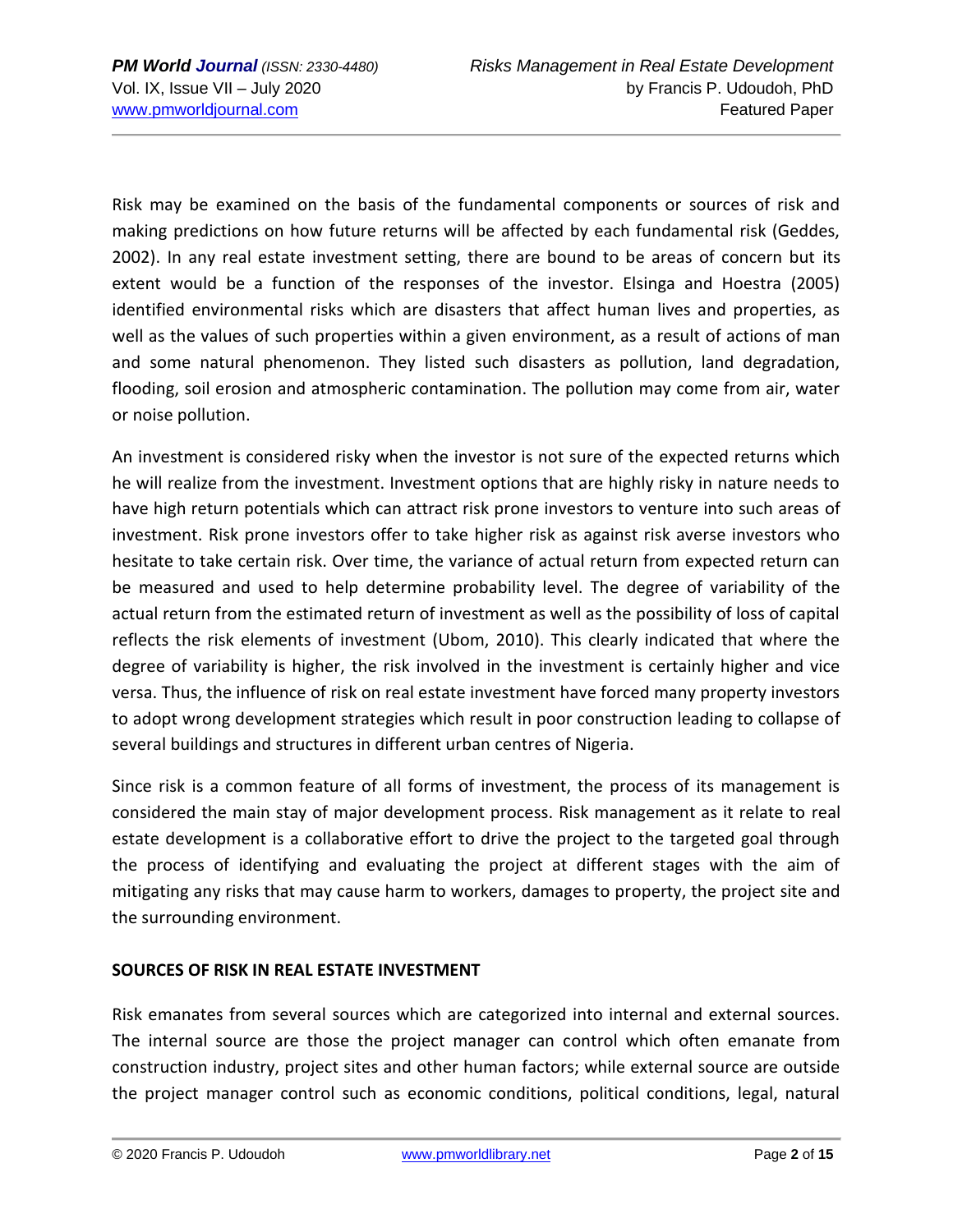hazards, social conditions (Baraka, et al, 2019). Other forms of risk are business risk, financial risks, market risk, political risk, tenant risk, sector risk, structural risk, taxation risk, planning risk, comparative risk, timing risk and holding period risk, risk of unplanned obsolescence as well as management and/or union risk, interest rate risk (Bowlin et al, 1980; Okafor, 1983; Messner et al, 1984; Dubben and Sayce, 1991**;** Ajayi, 1998 and Udoudoh, 2016). These risks are collectively described as investment risk. It is pertinent to categorize the identified risks in order to determine their root causes; thus enabling the project team to develop mitigation approaches to address it as it occurs. Therefore, an examination of potential risk sources is fundamental to real estate investment.

**(a) Economic Risk:** The economic situation of a community, region or the nation in general may affect building construction vis-à-vis subsequent market situation. This results to change of use of many properties. In this manner, some properties that were developed for special purposes such as cinema houses are being converted into churches or shopping malls to meet the prevailing economic condition against original intention. A change in the status of a community (urban or rural) can lead to a positive or negative effect on the cash flows from an investment. Thus, the need to introduce and enforce certain development control measures to regulate conversion of existing land uses to some other physical use in line with existing zoning policies.

**(b) Financial Risk:** This represents additional risk placed on the property developer as a result of financial leverage. Most property development is funded from equity while others are by borrowed capital. An average income earner who plans to build his house from savings and actually commenced the project, may finds it difficult to complete the project if his salary is stopped or does not come regularly as expected for any unexpected reason. Similarly, a political office holder may face the same situation if his appointment is untimely terminated. Where this happens, there is the risk of raising required money to embark on the project to a successful completion. This unexpected development adversely affects the developer's planned capital budgeting decisions.

**(c) Business Risk:** Business risk may be caused by market situation, fluctuation in the prices of building materials, variation in cost of labour, fluctuation in earnings or future operating income and/or change in management policy or review in rental income. There is also the risk of security of invested capital and expected income from the investment. For instance, a tenant may decide to quit his apartment leaving the units to remain unoccupied for an unknown duration. During this period of void, the property yields no income. Business risk has both positive and negative impact on project objectives which reflects the uncertainty of cash flows generated by real estate investor.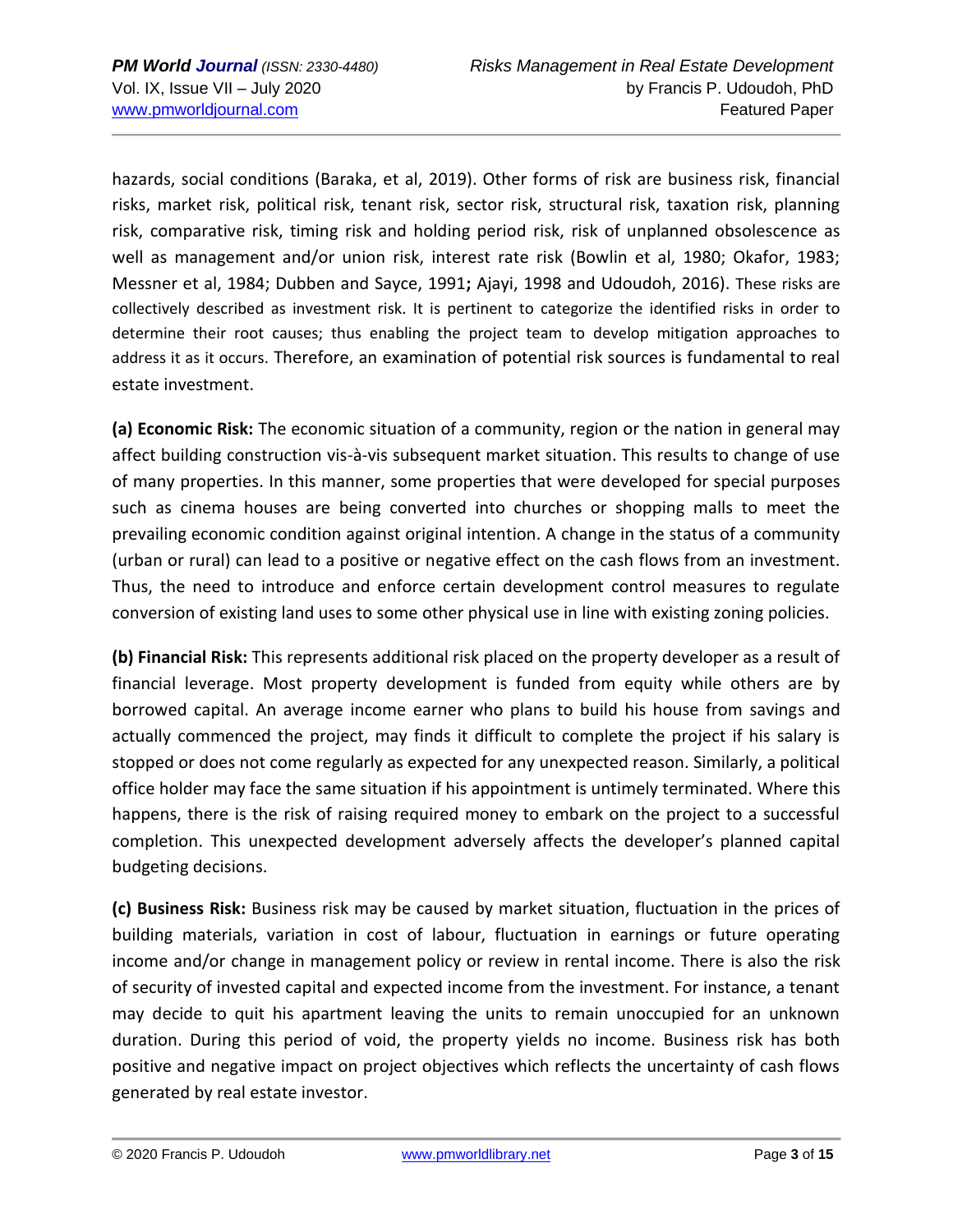**(d) Market Risk:** This brings to fore the supply of, and demands for real estate products in the market. It has to do with the possibility of an investor's ability to develop and that of the intending users to purchase or rent the available properties in the market. This originated from adverse market reactions to animated government policies that are inimical to the performance in the property market such as difficulty in accessing land for housing development, title registration, housing finance, rental trend, among other factors. The fluctuation in revenues or earnings of the property as a result of pressure in the supply and demand of existing products is a risk to investors. The risk is also associated with a depressed return from outright pessimism on the part of property market participants.

**(e) Timing Risk:** The question of timing has a bearing on investment risk. According to Dubben and Sayce (1991), it enables the best conceived scheme to be carried out at the most appropriate time, with least risk encountered. Where the development site is acquired through site and service scheme or in other public estate, the lease stipulates the time frame within which the beneficiary should complete development on the approved site. Apart from the length of time it may take to complete a contemplated project, there is also the risk in the length of time that the completed project would be sold or let to the class of tenants the developer has in mind. This brings to fore the concept of critical path analysis which compares the normal times and costs required to complete a given project through networking with the time it would have taken if the same project is to be carried out under a crash programme.

**(f) Physical Risk:** This is particularly relevant to direct property investment. It comes by way of physical wear and tear of the property which occurs naturally as a result of environmental degradation, flooding, soil erosion which is consequence of climatic change or unplanned physical growth. It can also occur through other human activities such as fire outbreak or mechanical fault. The changing taste for modern design and building technology can cause a premature setting in of obsolescence in older property. This requires the spending of additional money which was not originally budgeted.

**(g) Risk of Urban Expansion:** In the property market, there is a tendency that certain categories of buildings may become obsolete in terms of design, location or use as a consequence of urban growth. This happens when the central business area of a city expands to incorporate an area that was originally developed as a residential neighbourhood. Where this happens, certain categories of building may no longer suit their original location thus requiring relocation or change of use. On the other situation, the process of urban expansion and incorporation may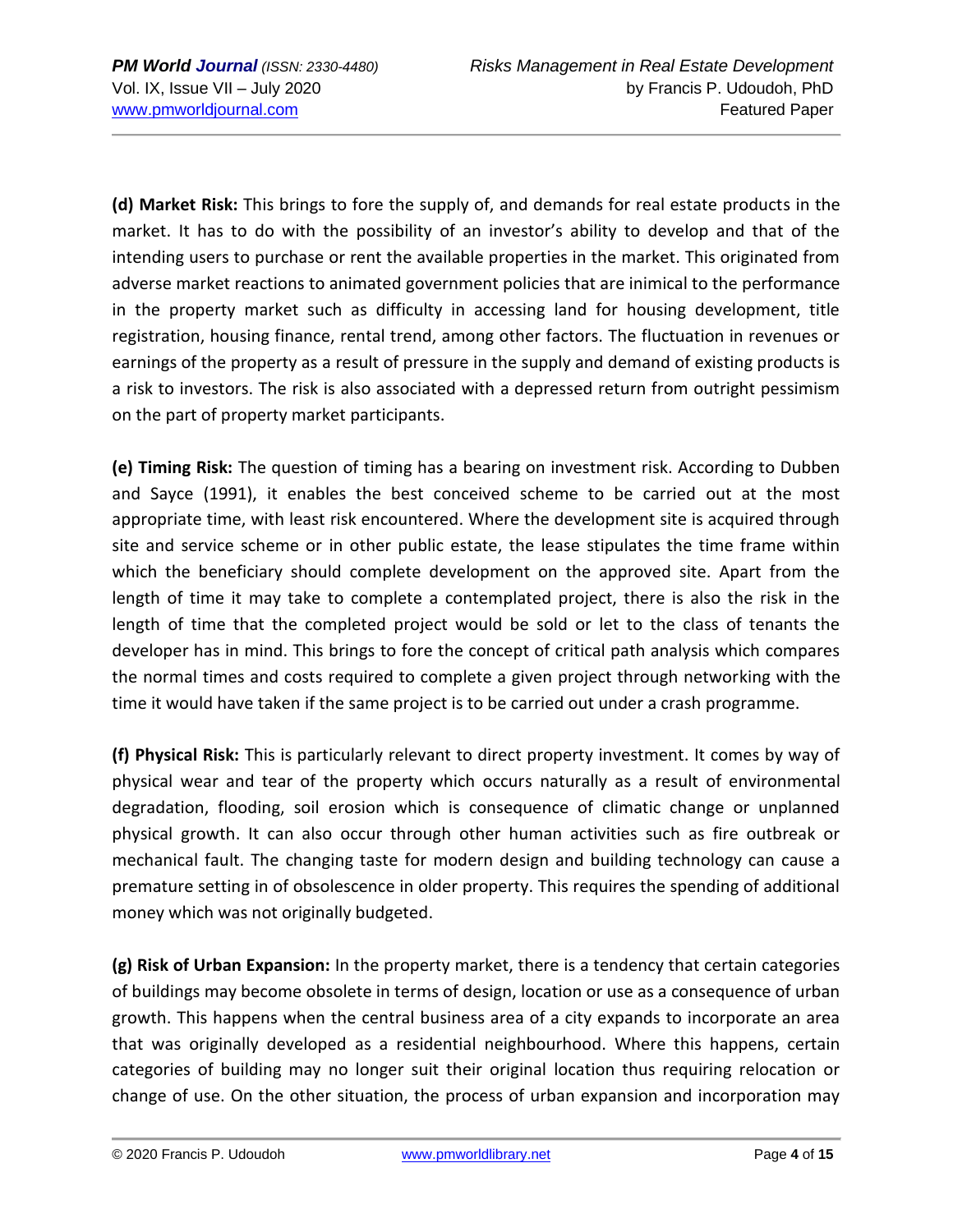set in, where a city expands to submerge the surrounding unplanned villages at the city's periphery. This calls for renewal programme where the affected areas are made to undergo replanning with unwanted buildings removed to create room for new types of buildings.

## **RISK ANALYTICAL TECHNIQUES**

Risk analytical techniques are used in real estate development to appraise and where necessary to reduce the effects of any variations on the general direction of the project implementation. It is a situation where the possibility of happening or non-happening of an event can be quantified and measured as differentiated from uncertainty in which its possibility of happening cannot be measured (Enever and Isaac, 1994). The degree to which actual performance may exceed the expected performance is called the upside potential, while the amount by which it falls below expectation is known as the downside risk. Investors are concerned with the upward potentials, particularly when the investment is funded by borrowed capital. Upward potential is the actual bonus over and above the targeted return (Dubben and Sayce, 1991). Thus, where development appraisals are prepared, they should present at a glance the expected risk inherent in the proposed project in terms of probability measurements of the most sensitive variables to both the developer and financier.

In the opinion of Chinneck (2000), the evaluation of project risk depends on two basic principles: the appraiser's ability to identify and understand the nature of variations and the possibilities surrounding the key project variables; and the application of adequate tools and techniques to process implications on the risk on the project's returns. From the foregone, risk analysis can be seen as a basic aspect of any development appraisal which enhances the quality of on-going project. In the course of investment decision, it provides the investor with certain measures of the variance associated with the estimated project return. It is an integral part of any project development as it is the desire of every developer or investor to realize the project goal. The application of risk analysis for project development have been documented by many scholars, including Savvides (1994), Panel (1997), Ajayi (1998), Wiley (2001), Ogunba (2002), Xu (2002), Ogbuefi (2002) and Udoudoh (2016).

The techniques used for risk analysis depend on the quality and quantity of data and information available to the project appraiser or analyst; thus, the adopted appraisal methods can be qualitative or quantitative. The qualitative analytical technique is adopted when the level of risk is minimal and numerical data available are not adequate for a detailed quantitative analysis. It requires the application of questionnaire, interviews, discussions, evaluation of specialists and experts' opinions. It is based on professional judgment, experience and initiative.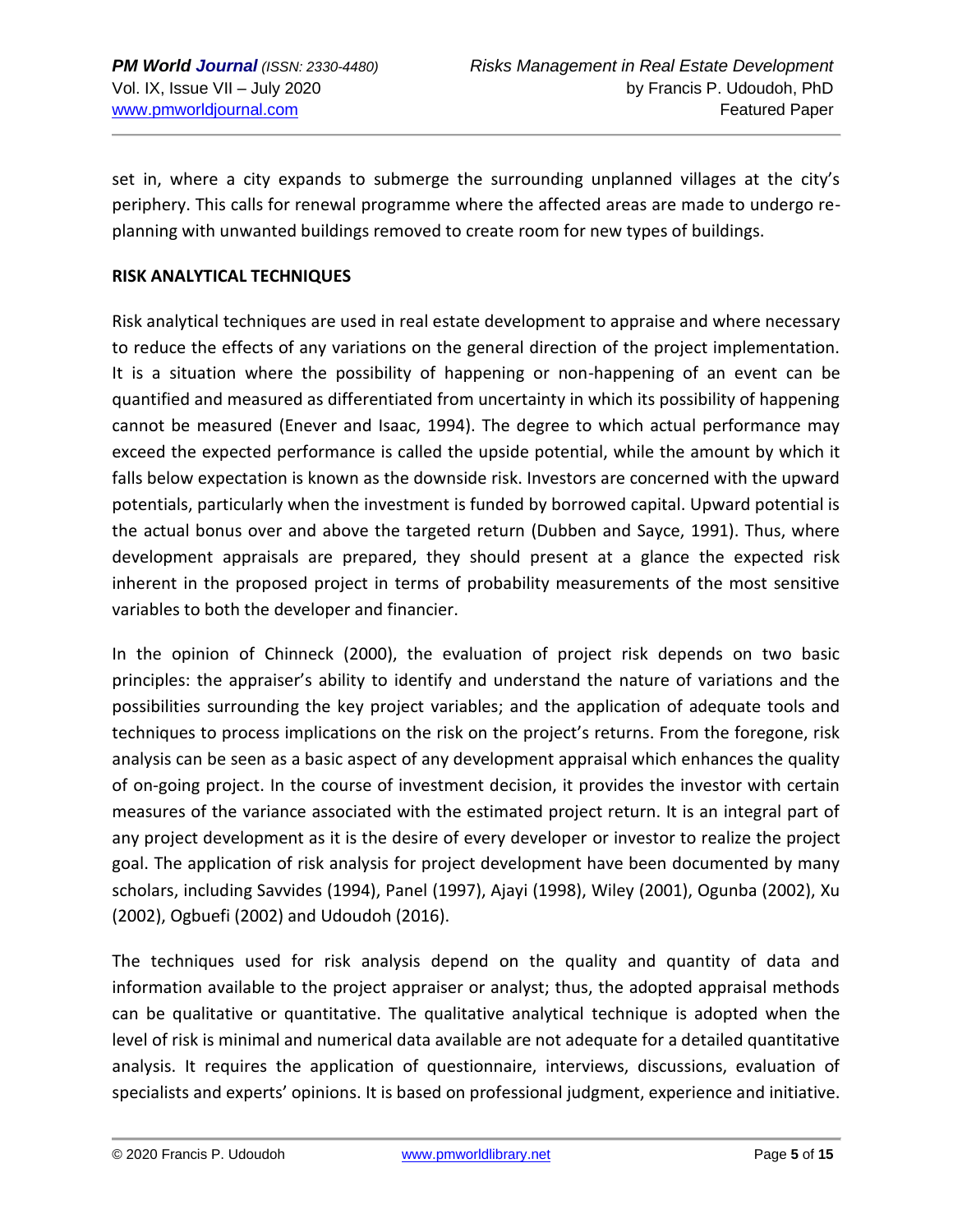The quantitative appraisal techniques are used when circumstances require taking financial investment decision that will enhance appropriate capital utilization. The techniques include Cost Benefit Analysis, Pay Back Technique, Cash Flow Appraisal Technique (where we compute the Internal Rate of Return, External Rate of Return and Net Present Value), Scenario Analysis, and Sensitivity Analysis. The application of Capital Investment Appraisal Techniques (CIAT) justifies the basis of capital injection on projects.

## **AIM AND OBJECTIVES OF THE STUDY**

The aim of this study is to examine how potential sources of risk can be managed while embarking on real estate development. The objectives include:

- i) To identify the different stages of real estate development at project sites;
- ii) To determine the various development activities at each project stage;
- iii) To examine the nature of risk at each stage of project development; and
- iv) To come up with appropriate management strategy to mitigate identified risks.

## **REAL ESTATE DEVELOPMENT**

Real estate development falls into six (6) major categories, namely, site acquisition, preparation of development plans, sourcing for finance, building construction, provision of estate infrastructure and estate management. The various stages of real estate development and their attendant risks are outlined in the table below:

| S/N            | <b>OF</b><br><b>STAGES</b> | <b>ACTIVITIES</b>                 | <b>NATURE OF RISK</b>            |  |
|----------------|----------------------------|-----------------------------------|----------------------------------|--|
|                | <b>DEVELOPMENT</b>         |                                   |                                  |  |
|                | Site Acquisition           | Scouting for suitable site        | i) Ascertaining the actual land  |  |
|                |                            |                                   | owner.                           |  |
|                |                            |                                   | ii) Risk of being dupe by agent. |  |
|                |                            |                                   | iii) Accessibility to the site   |  |
| $\overline{2}$ | Preparation of             | i) Land surveying ii) Preparation | i) High cost of surveying        |  |
|                | <b>Development Plans</b>   | of building plans                 | ii) Ability of contractors to    |  |
|                |                            | iii) Approval of building plans   | interpret the building plans     |  |
|                |                            | iv) Issuance of C-of-O            | iii) Delay in issuance of C-of-O |  |
| 3              | Sourcing of Finance        | Consulting mortgage/ financial    | Problem of meeting stipulated    |  |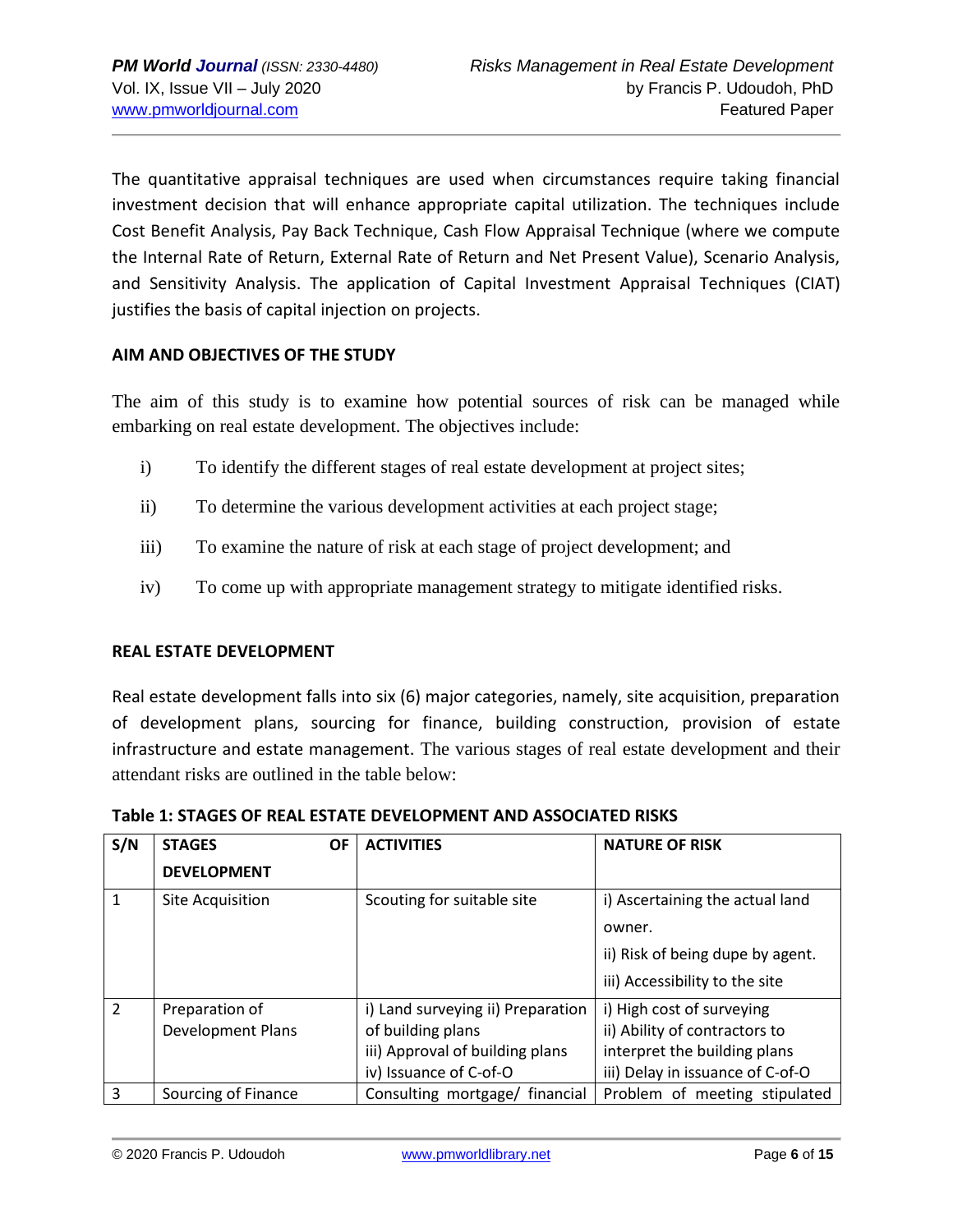|   |                                | institutions for funding          | collateral provision.                |  |
|---|--------------------------------|-----------------------------------|--------------------------------------|--|
| 4 | <b>Building Construction</b>   | i) Excavation and pouring of      | i) Adherance to plans                |  |
|   |                                | foundation                        | specifications                       |  |
|   |                                |                                   | ii) Uncertainty in prices of         |  |
|   | ii) Blockwork and Roofing iii) |                                   | building materials                   |  |
|   |                                | Finishing                         | iii) Use of inferior building        |  |
|   |                                |                                   | materials                            |  |
| 5 | <b>Provision of Estate</b>     | Provision of access roads,        | i) Lack of accessibility to project  |  |
|   | Infrastructure                 | electricity, water and security   | site, water, electricity and         |  |
|   |                                | at Site                           | security at site result in high cost |  |
|   |                                |                                   | of development.                      |  |
| 6 | <b>Estate Management</b>       | i) Letting and Leasing ii) Estate | i) Selection of tenants ii) Default  |  |
|   |                                | maintenance                       | in maintenance iii) Default in       |  |
|   |                                | iii) Rent collection              | rent payment                         |  |

Author's fieldworks (2016a & 2018)

Real estate development commences with sourcing and acquisition of a suitable piece of land for the envisaged project. Where an intending developer is able to acquire a suitable piece of land, the next stage is for him to prepare all the development plans including survey plans, building plans, bills of quantities, engineering drawings etc. These are required for the processing and issuance of certificate of occupancy. Where the developer does not have enough funds from equity capital to embark on the project, he has to secure same by borrowing from mortgage and other financial institution. Thereafter, he requires the services of professional builders who can interpret the building plans and use quality building materials for the execution of the project.

The quality of real estate development in any urban centre is an index of the people standard of living. Many development sites are confronted with the problem of inaccessibility, lack of basic estate infrastructure such as electricity and water from public mains, and safety of the building materials on project sites. These constitute serious risk to many real estate investors. The last stage in real estate development process is how to manage the built estate to attain the set goal. At this point, the investor is faced with problems of selection of responsible tenants who will keep to the lease agreement, such as payment of rent when due and maintaining the estate to enhance sustainability. These are necessary as default in rent payment and lack of maintenance constitutes serious risks to real estate investors.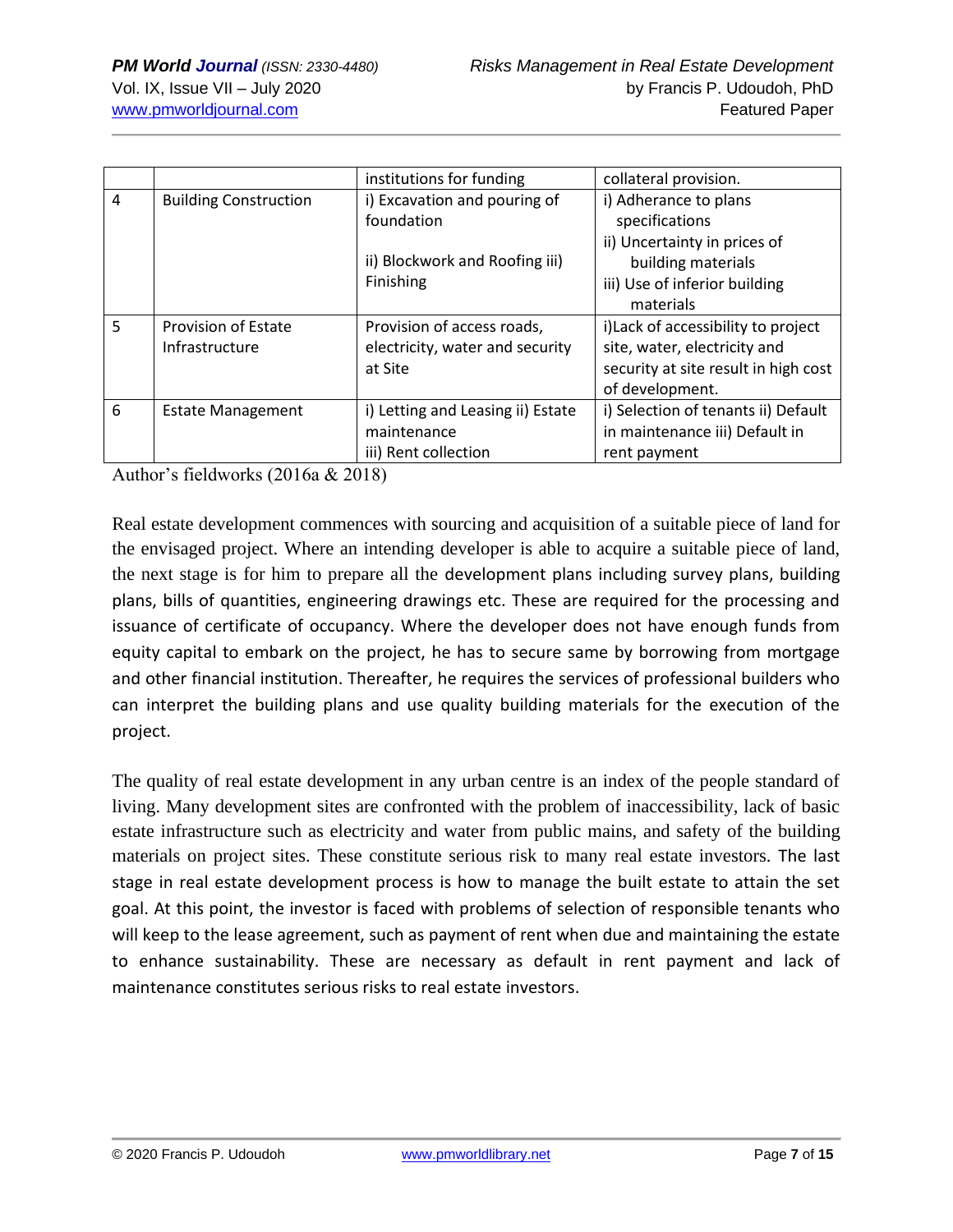#### **RISK MANAGEMENT STRATEGY IN REAL ESTATE DEVELOPMENT**

Studies on risk management revolve around using the right team of professionals in construction industries and financial institutions with relevant experience in building construction. Ekong (2019) noted that the task of risk management includes identification, monitoring, prevention, mitigation and risk transfer, and preparation for attending to recovery and reconstruction from damages caused by emergencies and disasters. She outlined the key elements in risks management process as a chain which commence with identification of risks, measurement of risks, evaluation/assessment of risks, preparation of management/strategic plan, implementation of the management plan and review of the process from time to time to reflect current challenges.

| S/N            | <b>STAGES OF DEVELOPMENT</b>                | <b>NATURE OF RISK</b>                                                                                                                       | <b>MANAGEMENT STRATEGY</b>                                                                                              |  |
|----------------|---------------------------------------------|---------------------------------------------------------------------------------------------------------------------------------------------|-------------------------------------------------------------------------------------------------------------------------|--|
| 1              | Site Acquisition                            | i) Inability to ascertain the actual<br>landowner.<br>ii) Risk of being dupe by agent.<br>iii) Inaccessibility to project site              | Ascertaining the actual<br>landowner.                                                                                   |  |
| $\overline{2}$ | Preparation of Development<br>Plans         | i) High cost of surveying<br>ii) Inability of contractors to<br>interpret building plans<br>iii) Delay in issuance of C-of-O                | Consulting licensed<br>professionals to produce land<br>and other building<br>documents                                 |  |
| 3              | Sourcing of Finance                         | Problem of meeting stipulated<br>collateral provision.                                                                                      | Presenting genuine and<br>relevant documents to banks.                                                                  |  |
| $\overline{4}$ | <b>Building Construction</b>                | i) Adherance to plans<br>specifications<br>ii) Uncertainty in prices of<br>building materials<br>iii) Use of inferior building<br>materials | <b>Employing experienced</b><br>building professionals in the<br>building process.                                      |  |
| 5              | of<br>Provision<br>Estate<br>Infrastructure | i) Lack of accessibility to project<br>site,<br>ii) Lack of water, electricity at site<br>iii) Security at project sites                    | Payment of stipulated sum to<br>the utility agencies; Settling<br>the community and Youths<br>organizations for smooth. |  |
| 6              | <b>Estate Management</b>                    | i) Selection of tenants<br>ii) Default in maintenance<br>iii) Default in rent payment                                                       | Giving out the estate to real<br>estate consultants for<br>management.                                                  |  |

**Table 2: RISK MANAGEMENT STRATEGY AT EACH PROJECT STAGE**

Author's Fieldwork (2020).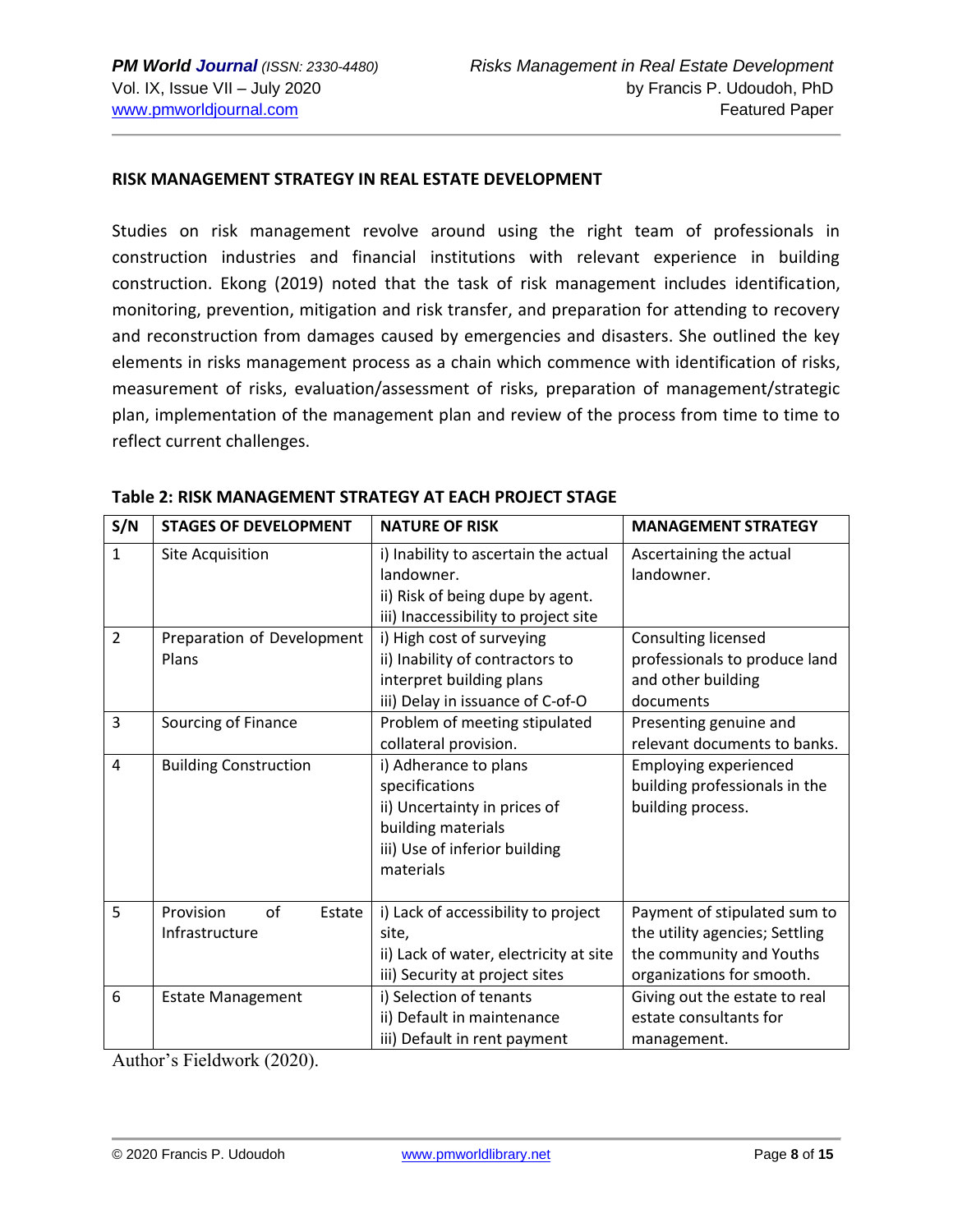There are six major stages of physical development and each stage has some peculiar risk problems associated with it. The development commences with sourcing and acquisition of a suitable piece of land for the envisaged project. The major risk facing investors at this stage is their inability to ascertain the actual landowners to avoid being dupe by fake agents. Where the real landowner is identified, that problem is solved. Where the vendor and the vendee had completed the purchase transaction, the vendee is then faced with how to secure a statutory or customary right of occupancy and permission to embark on the project. This is either delayed by the statutory government department saddled with the responsibility to process the documents or by the State Governor who is supposed to sign the document. However, where all the documents are genuine and relevant payments made and submitted, the appropriate signatory has no reason to delay appending his signature. But, where the delay is envisaged, the Land Use and Allocation committee usually gives the intending developer permission to commence the project pending when the Certificate of Occupancy is granted.

Finance is the bane of any real estate development as it requires huge capital outlay. To be eligible to secure credit facility from any financial institution, the investor is required to show evidence of landed property as collateral and other relevant documents such as C-of-O. Another serious risk encountered by investors the inability of contractors to interpret the building plans accurately, build to specifications, and the use of inferior building materials. The employment of experienced building professionals in the building process solves this problem. Many development sites are confronted with the problem of inaccessibility, lack of basic estate infrastructure such as electricity and water from public mains, and safety of the building materials on project sites. These constitute serious risk to real estate investors in the project sites. These problems are avoided when the developer pays the stipulated sum of money to the utility agencies; and thereafter settle the community and youth organizations as demanded. The last stage of real estate development requires efficient management of the built estate. This service is professionally rendered by an experienced and licensed estate manager.

Certain risk elements fall outside the control of the key stakeholders in the construction industry. Such risks are classified as environmental risks which specifically affect the surrounding properties; while the other risks may generally be seen as statutory risks. These are shown on Table 3 below: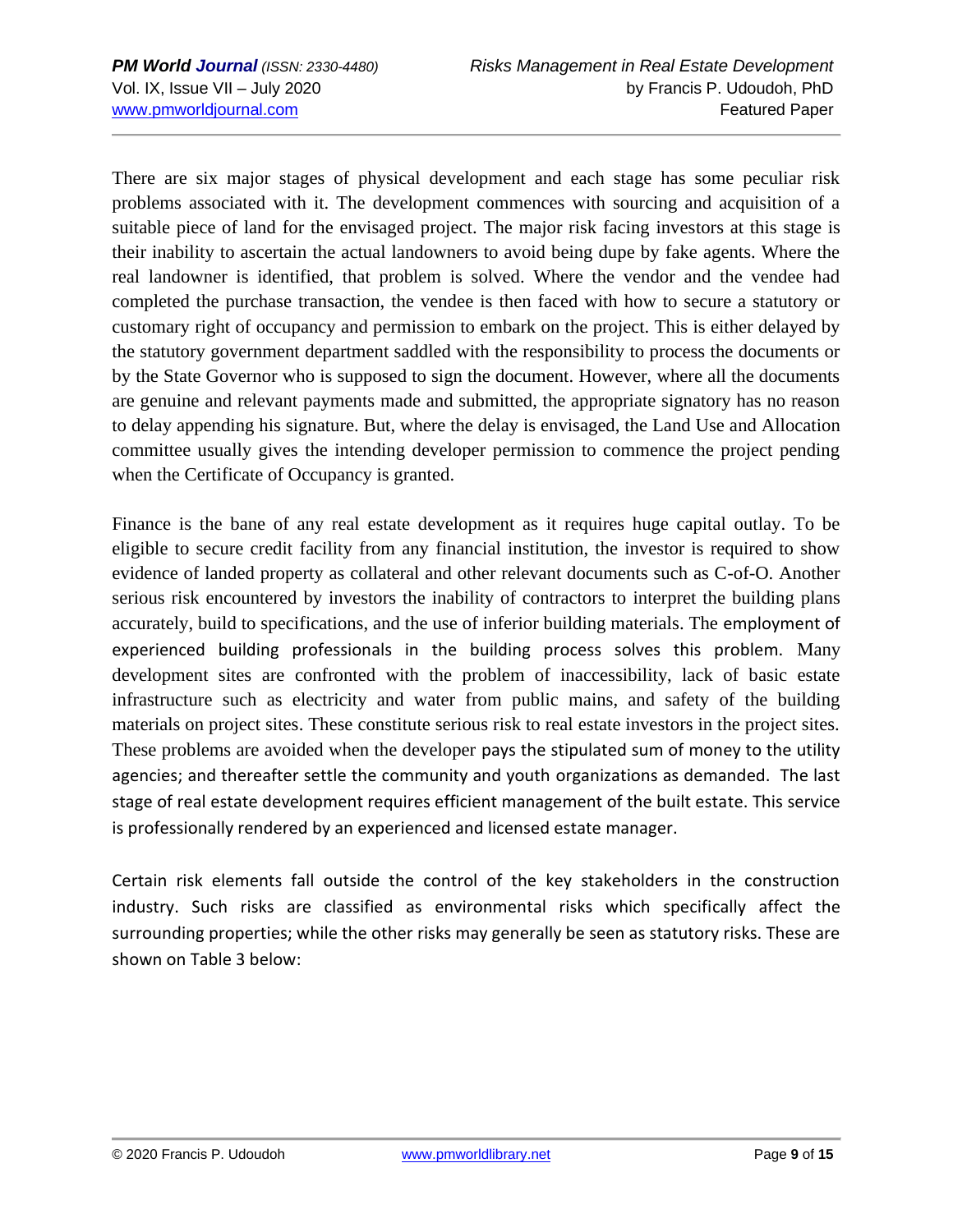| S/N            | <b>TYPE OF RISK</b>       | <b>NATURE OF RISK</b>     | <b>OF</b><br><b>CONSEQUENCES</b> | <b>MANAGEMENT</b>           |  |
|----------------|---------------------------|---------------------------|----------------------------------|-----------------------------|--|
|                |                           |                           | <b>RISK</b>                      | <b>STRATEGY</b>             |  |
| $\mathbf{1}$   | <b>Environmental Risk</b> | i. Land Degradation       | i. Building Collapse             | i. Adherance to             |  |
|                |                           | ii. Soil Erosion          | ii. Project                      | Development Control.        |  |
|                |                           | iii. Flooding             | abandonment                      | ii. Waste Management        |  |
|                |                           | iv. Environmental         |                                  |                             |  |
|                |                           | Pollution                 |                                  |                             |  |
|                |                           |                           |                                  |                             |  |
| $\overline{2}$ | Neighbourhood Risk        | i. Youth Restiveness      | <b>Insecurity at Project</b>     | Compliance to               |  |
|                |                           | ii. Illegal Taxation      | Site                             | <b>Community Norms and</b>  |  |
|                |                           | iii. Kidnapping of        |                                  | Ethics                      |  |
|                |                           | workers                   |                                  |                             |  |
| 3              | <b>Planning Risk</b>      | Prosecution of            | i. Stoppage of Project           | Adherance to Town           |  |
|                |                           | Developer by              | ii. Destruction of               | <b>Planning Regulations</b> |  |
|                |                           | <b>Planning Authority</b> | Project                          |                             |  |
| $\overline{a}$ | <b>Financial Risk</b>     | Inability to meet         | i. Abandonment of                | Repayment of Loan           |  |
|                |                           | Loans Repayment           | Project.                         | Granted                     |  |
|                |                           |                           | ii. Forfeiture of Project        |                             |  |

#### **Table 3: MANAGEMENT OF ENVIRONMENTAL RISKS**

Author's Fieldwork (2020)

Environmental risk has been identified as one of the serious problems confronting real estate development. They range from environmental pollution, land degradation, flooding, and soil erosion to atmospheric contamination. The neighbourhood risks are associated with lifestyle of members of the host community, particularly the youths as they levy different types of illegal fees on project developers. To successfully embark on the project, the developer has to comply by paying the legitimate levies and contributions as needs arise. Planning risks are statutory and require strict compliance by real estate developers. Those that built their houses through borrowed capital should endeavour to pay back the loans as agreed upon with the financial institution.

#### **RATIONALE FOR RISK MANAGEMENT**

One fundamental problem of real estate investment is how project can be embarked upon without determining the extent of risk involved in the envisaged project. This is because many investors embark on project without a careful examination, identification and assessment of the expected risk elements. The risk elements had been identified to include the risk of being dupe by fake property agents, non-compliance to planning and building regulations, lack of basic infrastructure at many project sites, inaccessibility to project finance, non-usage of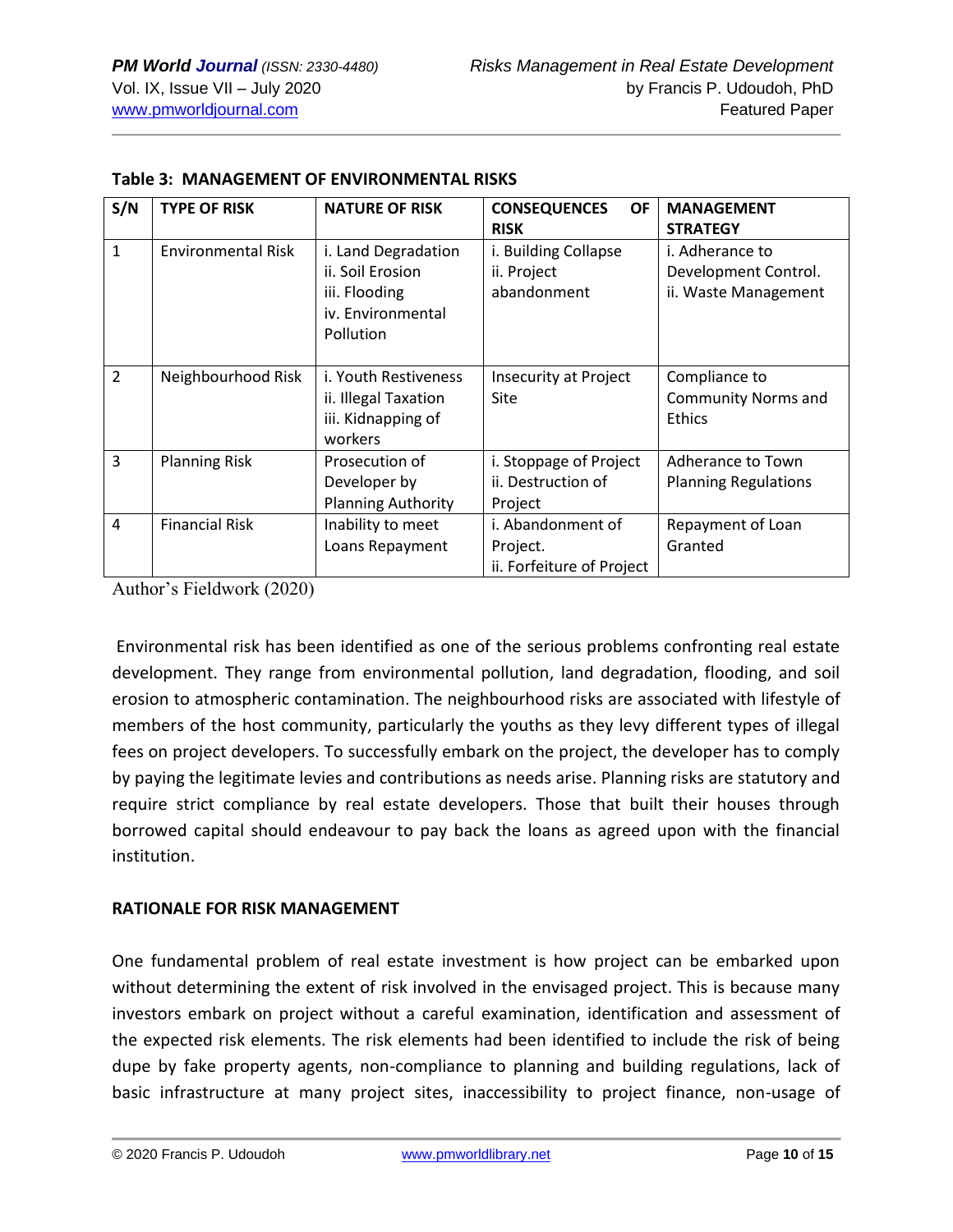durable building materials and competent contractors, lack of building maintenance and default in rent payment by occupiers of the property. The influence of these risk elements on real estate investment changes in the course of project development and in the life of many projects, especially as a consequence of site topography, planning policies, fiscal policies, building materials and technology, and the state of national economy. This is why observed risk elements need to be evaluated as an aid to investment decision making. Some of these risks are avoidable if the real estate developer carried out a proper pre-investment appraisal to determine the appropriateness of the site for the chosen project. In case of any occurrence, the strategies that should be adopted to curtail the disaster are through developing means of avoiding or reducing risk, diversifying or transferring risk, providing contingency funds and/or arranging insurance coverage.

Risk is fundamental and a major factor that must be considered in the choice of investment types. An ideal real estate investor considers price certainty as an important economic variable since every risk element has direct or indirect effects on the financial budget of the project from conception to delivery or occupation. According to Creedy, Skitmore and Wong (2010), risk assessment is critical for establishing an efficient cost estimating improvement system that can be used to benchmark areas of potential problems thereby checkmating cost overrun. Risks in construction projects cannot be averted due to the involvement of diverse skills and people in the coordination of a vast amount of complex and interrelated activities (Ogwueleke and Udoudoh, 2017). Most construction projects fail due to the inability of the construction team to identify involved risks and also assess their impact on project performance (Luka and Muhammad, 2014). This is why risk management should commence with identifying and recording the risk elements at different stages of project construction; then assessing the likelihood of their occurrence and what the consequences would be. Where the project risk appraisal is properly carried out, it would help in achieving the set goal with minimal risk within the lifespan of the project.

Another reason behind risk management is to proffer solution to risk encountered by members of the construction team at the different stages of the project. This is aimed at determining the probable events and maximizes the probability or impact of opportunities and minimizes the probabilities or the impact of both. It has shifted to facilitating cordial working relation towards achieving the goal of the project and successful management of the firm's operations amidst unstable economic and political environment. Taking a holistic approach does not only require identifying the types of risks but getting the stakeholders involve in risks management process. Thus, when the project owner, project engineer/manager, workers on site recognizes and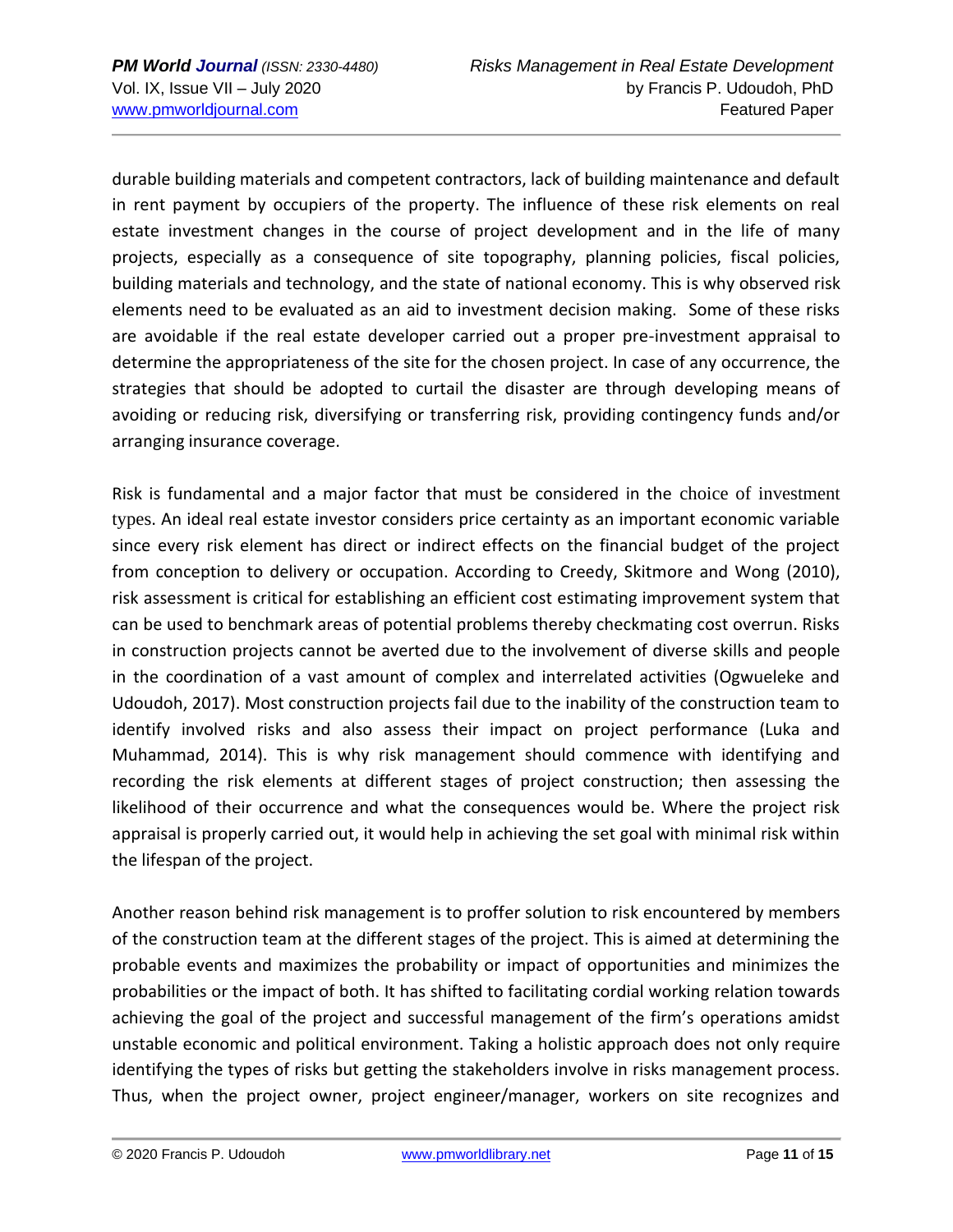evaluates the risks to which it is exposed, it behooves on the policy makers to formulate policies; design, implement and evaluate strategies; and adopt appropriate interventions measures aimed at reducing or controlling existing risks and avoiding new ones.

Risk management can be achieved in two ways: formal and informal. The informal management strategy is done without following any laid down or specific process. In this case, the contractor allows some contingency or sinking funds either of a fixed amount or a percentage to cater for any unforeseen risks during construction. The formal risks management strategy requires following a specific processes which vary from project to project. PMI (2017) identified six processes to include planning risk management, risk identification, qualitative risk assessment, quantitative risk assessment, plan risk response, and monitor risk. These processes are iterative which requires repeating it several times as the project goes on. Risk management enables the project team to plan ahead of the occurrence and develop mitigation approaches to address the attendant risks.

On the whole, risk management leads to achieving the target performance level of the investment. A well-articulated risk management strategy helps a potential investor to cultivate a better understanding of the risks and the returns profile associated with the investment option of his choice. While considering the need to improve operational performance and delivering of the proposed project, it is pertinent to provide useful empirical insight into those factors that may likely provide threat to realization of the expected performance level. In managing financial risks for instance, the investor needs to applied best practice techniques to curtail wastage of materials and other resources by ensuring strict compliance to the bill of quantity provided. Also, those skilled and unskilled workers that their services are no longer relevant at some stages of the project should be laid off. Equally of note is the fact that project maintenance costs are largely uncontrollable and inflexible sources with higher impact on performance of the investment. This being the case, where variations are to be made, it should be done where absolutely necessary and with cushion.

## **CONCLUSION**

Risk is fundamental and a major factor to be managed at every stage of real estate development. The perception of real estate investors on management of risk associated with project development changes continuously during and after construction of the project. This may be as a consequence of site topography, planning policies, fiscal policies, building materials and technology, management strategy and the state of location economy. An ideal real estate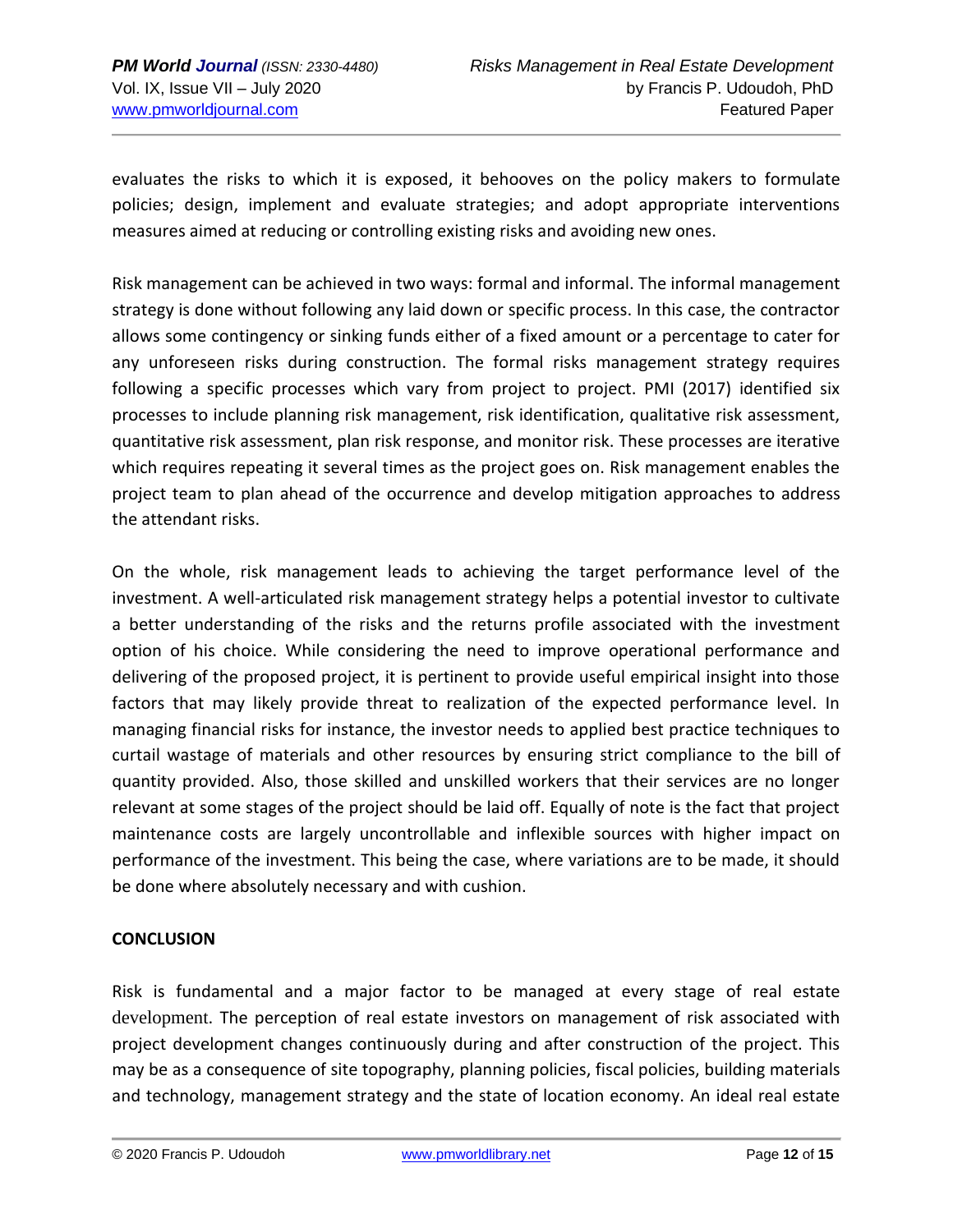investor considers price certainty as an important economic variable since every risk element has direct or indirect effects on the financial budget of the project from conception to delivery or occupation. Even though many property investors consider risks, they do so intuitively amidst difficulty of predicting the effects of such risks on future performance of their investment. Therefore, real estate investors, project or site engineers and managers require effective and efficient knowledge of attendant risks and their sources in order to determine the appropriate management strategy to control or mitigate the identified risks.

A proper and analytical study of risk elements and management strategies of projects is necessary as this determines the success of on-going projects. This gives the investment appraiser, funding institutions and investor a pre-knowledge of how to address the risk factors that contribute to the sustainable real estate development. Every investment has two principal components: risk and expected return. For any investor to earn returns, he has to bear some risk. This is so as risk and return are central to all investment decisions.

This research has shown that the prevailing risk sources depends on the project site, planning policies, building materials and workers on site, experience of site manager/engineer and the expected returns from the investment. It is pertinent to emphasis that the problems associated with investment risk cannot be totally eliminated, therefore the need to adopt appropriate management strategies to eliminate or at least reduce it effects of real estate development.

## **REFERENCES**

## Ajayi, C. A. (1998). *Property Investment Valuation and Analysis.*De-Ayo Publications, Ibadan.

- Bowlin, O. D. (1980). *Guide of Financial Analysis.* McGraw Hill Book Coy, New York.
- Dubben, N. & Sayce, S. (1991). *Property Portfolio Management: An Introduction Rouutledge,* London.
- Baraka, H.; Kotb, M. H. & Abu-Dief, M. I. (2019). Risk in Construction Industry. *PM World Journal,* [www.pmworldjournal.comV](http://www.pmworldjournal.com/)III(IV) May, 1 – 6.
- Ekong, F. (2018). Integration of Risk/Disaster Management in Urban and Regional Planning. Uyanga, J. &Ekong, F. (Eds**).** *Urban Crises and Management: Sustainable Planning Approaches.*Dept. of Urban and Regional Planning, University of Uyo. Pp 16 – 35.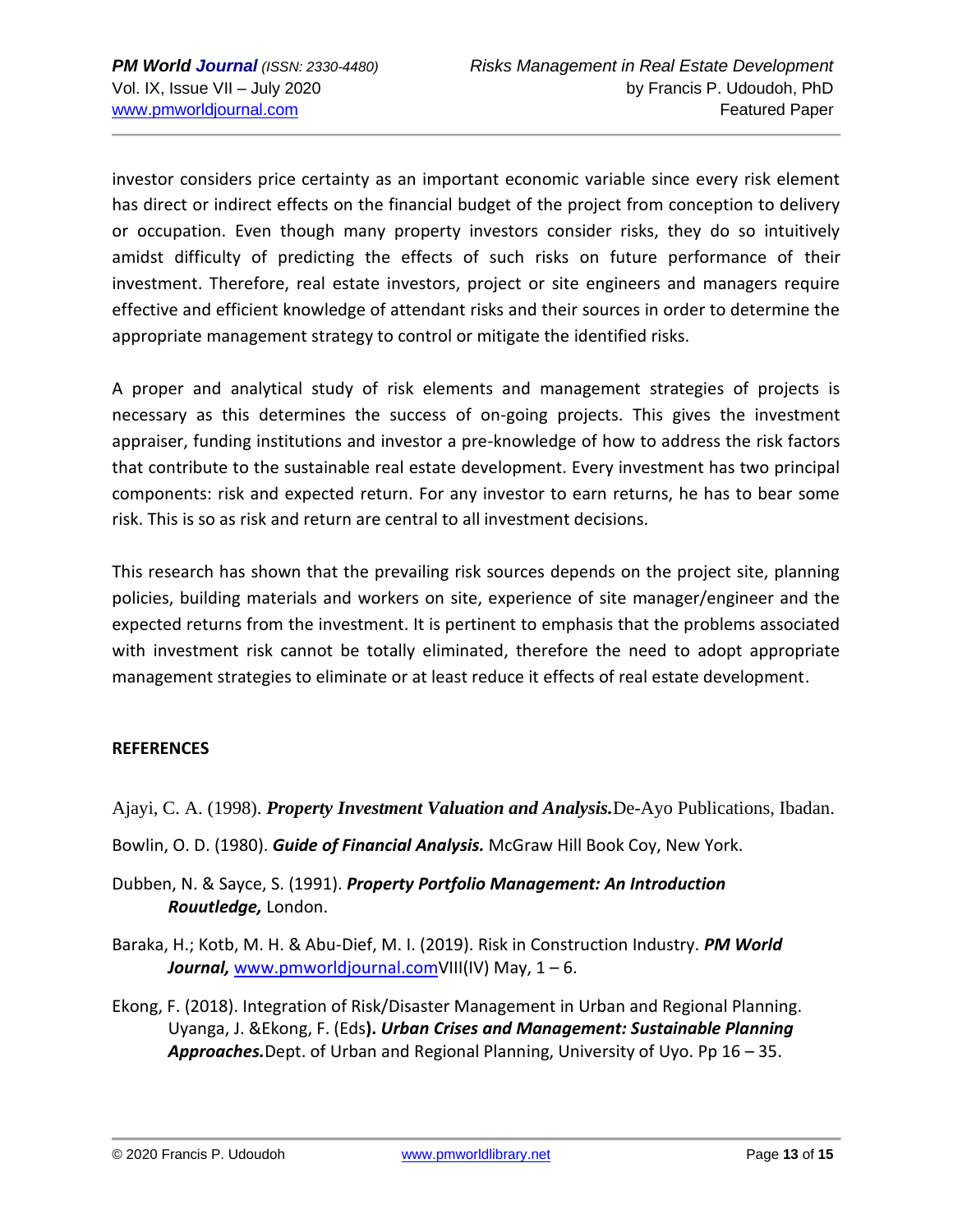- Enever, N. & Isaac, D. (1994). *The Valuation of Property Investment.* The Estates GassetteLtd, London.
- Luka, G. T. & Mohammad, S. I. (2014). Evaluating the Impact of Risk Factors on Construction Projects in Nigeria. *International Journal of Engineering Science*. 3, 10 – 15.
- Geddes, Ross (2002). *Valuation & Investment Appraisal.* Financial World Publishing, Canterbury-Kent, United Kingdom.
- Messner, S. (1984). *Marketing Investment in Real Estate*. Realtor's National Marketing Institute, Chicago.
- Okafor, F. O. (1983). *Investment Decision Evaluation of Projections and Securities.* Cassell Ltd, London.
- Ogbuefi, J. U. (2002). *Aspects of Feasibility and Viability Studies.* Institute for Development Studies, University of Nigeria, Enugu Campus, Enugu.
- Ogunba, O. A. (2013). *Principles and Practice of Property Valuation in Nigeria.* Atlantis Books, Ibadan.
- Ogwueleka, A. C. &Udoudoh, F. P. (2017). The Impact of Risk and Reward Dynamics in Incentive Compensattion Plans in the Nigerian Construction Industry*. International Journal of Constuction Management* (Taylor & Francis Group) Pp1 – 13.
- Ubom, U. (2010). The Perspective of Risk Management: Domestic and International. *Journal of Administrative Sciences.* 1(1), 172 – 184.
- Udoudoh, F. P. (2016). *Real Estate and Infrastructure Economics in Urban Nigeria*. MEF (Nig.) Ltd, Uyo.
- Udoudoh, F. P. (2016a). Evaluation of Risk Elements in Real Estate Investment in Nigeria: The Case of Uyo Metropolis, Akwa Ibom State. IQSR *Journal of Business and Management (IQSR);* 18 (10), Ver. 11. 70 – 75.
- Udoudoh, F. P. (2018). Promoting Entrepreneuship and Capacity Building in Real Esatate Development in Nigeria. Building Capacity for Self Reliance: Entrepreneuship and Environmental Development. *Proceedings of International Conference*, Faculty of Environmental Studies, University of Uyo